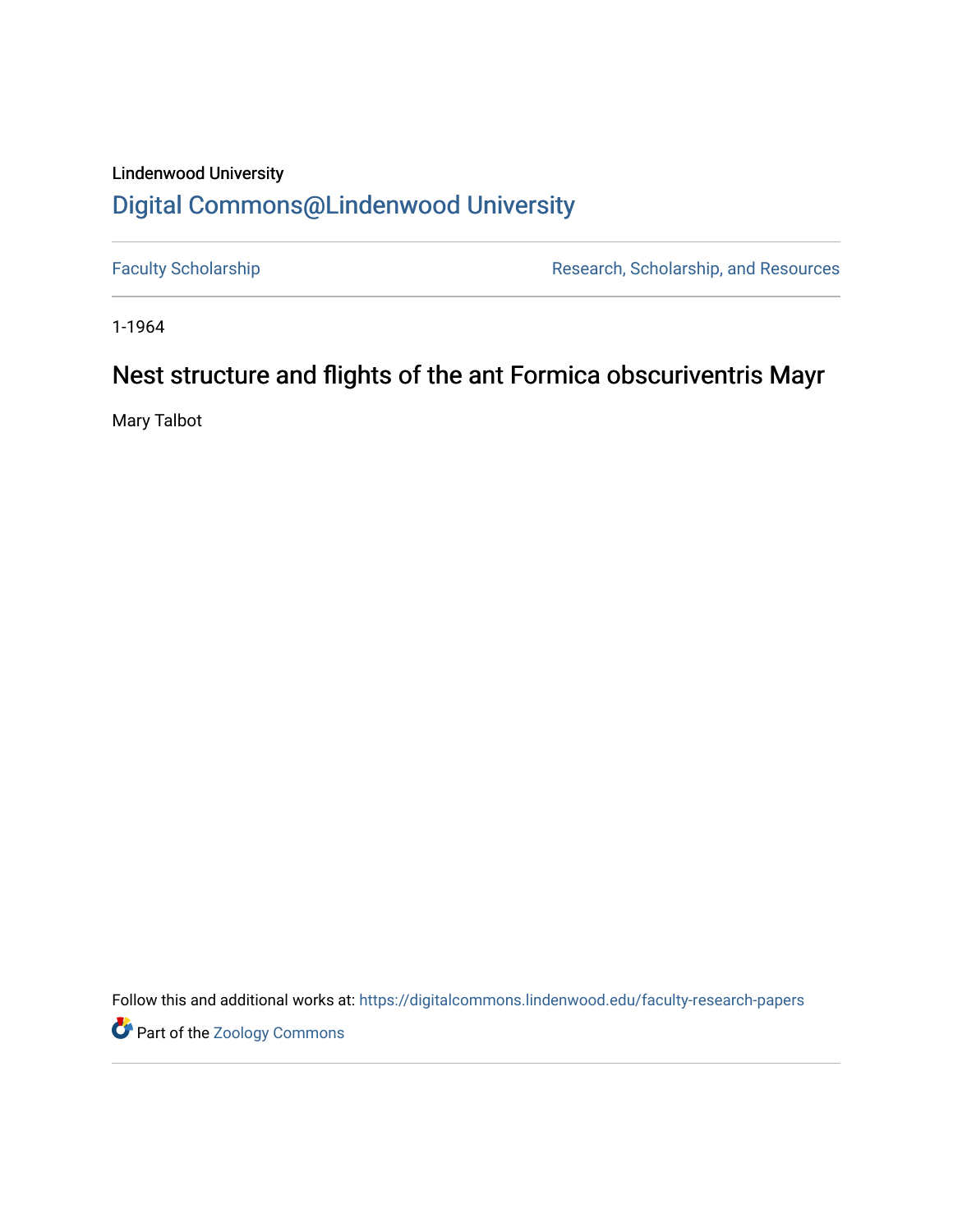### NEST STRUCTURE AND FLIGHTS OF THE ANT Formica obscuriventris Mayr

BY MARY TALBOT

The Edwin S. George Reserve, University of Michigan

Nineteen colonies of Formica obscuriventris were discovered between 1951 and 1962 in the two square miles of the Edwin S. George Reserve in southern Michigan. This paper describes flight activities of males and females, atmospheric conditions which allowed or prevented flights and the type of nest in which the winged ants developed and from which they flew.

#### Nest Distribution and Structure

Most of the 19 colonies were located at places where woods and fields met; six were at woods' edges, three in small clearings, one at a fence row and two among small clumps of trees in fields. Six were in a sandy strip between marsh and woods, and one was on a ridge of an open oakhickory wood.

A distinctive characteristic of the species was the superficial, spread-out nature of their nests . This contrasted charply with nests of the closelyrelated F. obscuripes Forel, which built large compact mounds with coarse thatch centres. F. obscuriventris' nest chambers were scattered under logs, stones, and piled-up leaves, and could extend over as much as  $20 \times 30$  feet. Typically a nest included a protected place with moderately high moisture, as well as outlying parts which were more open and dry. Brood was shifted frequently to take advantage of favourable moisture and temperature. Thatch of finely-chewed leaves was used to seal openings in logs or to help fashion chambers outside of logs.

One colony, known since 1954, was typical in location and structure. The ants dominated an open area of approximately  $45 \times 25$  feet on a south sloping hillside. The two large trees, whose fall had created the opening in an oak wood (Quercus velutina Lam.), were projecting uphill 19 feet apart. Their branches were scattered, and all were decayed in some places and firm in others. The clearing was grassy (*Poa compressa* L.

and Panicum sphaerocarpon Ell.) with scattered forbs (Verbascum thapsus L., Asclepias syriaca L., Circium arvense (L.) Scop.). Oaks of the nearby woods held a thick moist layer of fallen leaves, but on the sunny slope the leaves collected abundantly only where held by logs and their branches .

The matted leaf layers piled against the largest log were used extensively for housing larvae and pupae. From here they could be moved readily to take advantage of fluctuating moisture and heat. Brood was also found within the log, just under it, and in chambers extending down into the soil from 2 to 6 inches. At various times brood was found under leaves along 30 feet of the main log. Covered runways extended from the nest to chambers beneath leaves, under stones and to the second log 19 feet to the right. Brood was moved over this entire area, and often eggs and small larvae were found in one place, while piles of large larvae and pupae were distributed some distances away. All brood was moved quickly when exposed, and was not usually brought back to the disturbed place.

A remarkable series of runways was revealed by parting grasses and lifting leaves. These hidden half-tunnels connected all parts between the logs and extended upward 33 feet to a clump of shrubs at the hilltop. Runways were threefourths to one and one-half inches wide, and were dug one to one and one-half inches deep into the soil. They were completely hidden, being roofed over by soil, matted grass and leaves. After the runways were disturbed the ants gave a good demonstration of how they were made. They dug out the soil with their mandibles and scattered it about. They did not construct a roof, but gradually grasses fell over, leaves and soil were caught, and an open ditch became a tunnel. Workers were still repairing runways six weeks after they were disturbed. By this time the heavy line of traffic of foraging ants could still be seen for about three-fourths of the trail, but they were concealed along the rest. (At some nests made in more barren places, the sunken runways never became roofed).

<sup>\*</sup>The work was assisted by a grant from the United States National Science Foundation. Facilities of the University of Michigan's Edwin S . George Reserve were made available by Dr . Francis C. Evans, Assistant Director, and Dr. T. H. Hubbell, Director of the Reserve.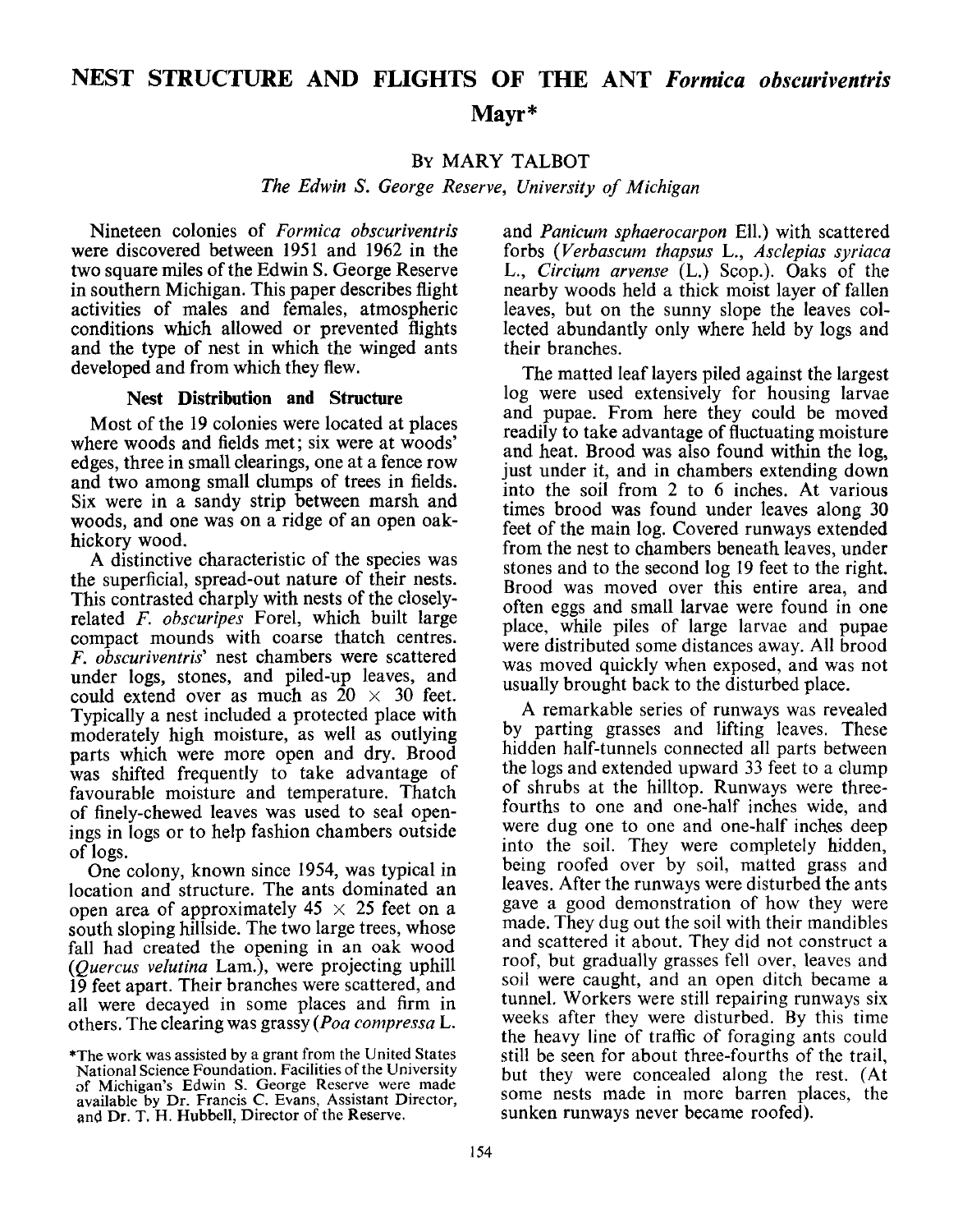As the years pas As the years passed, the large logs decayed until only scattered fragments were left. However, the colony continued to thrive, and year by year shifted its brood to take advantage of the remaining pieces of wood and of several stones. It still dominated the slope, and in 1962 produced its usual yearly crop of winged females.

Another typical colony was found occupying branches of a large limb which had fallen from a black oak in a fence row. On one day ten groups of brood were found scattered among piles of leaves held by branches over an area of 24  $\times$  20 feet. Brood was also found in hollowed-out branches filled with thatch. Segregation of brood was distinct. In some places there were only eggs and small larvae ; in some, masses of larger larvae; in others, only pupae and large larvae which were ready to pupate. There was a definite gradation of moisture from the deep pile of leaves nearest the trees to sparser and drier leaves at branch tips out in the field. The usual tunneled runways made a labyrinth beneath the leaves.

Covered runways usually extended outward to feeding grounds. From one nest a main tunnel ran 36 feet to a cluster of aspen trees (Populus tremuloides Michx.), 3 to 4 feet high, where ants were attending aphids on branch tips. At least 10 such small trees were connected by runways and each was completely encircled by a tunnel.

#### Brood Development

Eggs and larvae were present in early June when observations began. Pupae of workers, males, and females could be found by the middle of June. Winged ants began to emerge as adults about the 15th of July, and all had completed emergence by August 6th. Flights began during the last week of July or the first week of August, and continued until the latter part of August. Times of development of brood and length of flight periods varied slightly from year to year, depending on weather conditions.

#### Flights

F. obscuriventris had their flights in the morning, as did other species of *Formica* of the region. Preliminary observations of flights of a colony were made in 1961 to determine time of day and characteristic activities. The 6 observed flights took place between August 17th and August 31st. This colony was selected for more intensive study in 1962 because it produced both males and females. (Some  $\parallel$  roduced only females or only males). The colony had taken over a small clearing, made some time in the past when several oaks fell. By 1962 the opening was dotted with young black oak trees, 3 to 10 feet tall, and by smaller black cherries (Prunus serotina Ehrh.). Ground cover was a rather thick growth of bracken (Pteridium aquilinum var. *latiusculum* (Desv.) Underw.), and sedge (*Carex*) pensylvanica Lam.) together with a few grasses and milkweed. The clearing was surrounded by tall black oaks which moderated temperature and curtailed wind.

The ants made use of a number of isolated branches scattered over  $18 \times 24$  feet. Some were hollow and filled with thatch which covered any openings, and even sealed the logs to the ground in places. Some were solid and had chambers formed beneath them and among leaves at their sides . The usual covered runways connected the logs and extended out to the edges of the clearing.

The whole nest was not in complete sunshine until very late  $(9.30 \text{ to } 10.00 \text{ a.m. } E.S.T.)$ because of the tall trees to the east. However, much earlier, sunlight came through gaps in the trees, and spots of sun touched various parts of the nest area. Two logs 9 feet apart were the first to receive the warming light, and it was from these two only that winged ants emerged in both 1961 and 1962. A thatched end of the back log caught the sun first, and ants always came out first here ; then as the sun's rays moved along the log, they appeared at a crack near its top. Action at the front log was delayed until the sun warmed it a bit later, but because it remained in mottled shade, flying could go on here for considerable time after the back log in full sun had become too warm for ants to emerge. Thus the ants took advantage of the earliest morning warming, and they prolonged flight time by using shade when temperatures were higher.

Morning activity always started in the same way. When the first sunlight reached the end of the log, workers within the log removed a narrow strip of thatch. As black males began to push out workers came to the surface, and little clusters of 5 to 15 loitered around the opening, trying to keep the males back . When males escaped onto the log, workers pursued and attempted to herd them down by pulling antennae, wings or legs, or even occasionally carrying them. At first this was all slow motion, since neither worker or male could move rapidly in the morning cold. Soon males moved more freely, evaded workers, climbed the log, and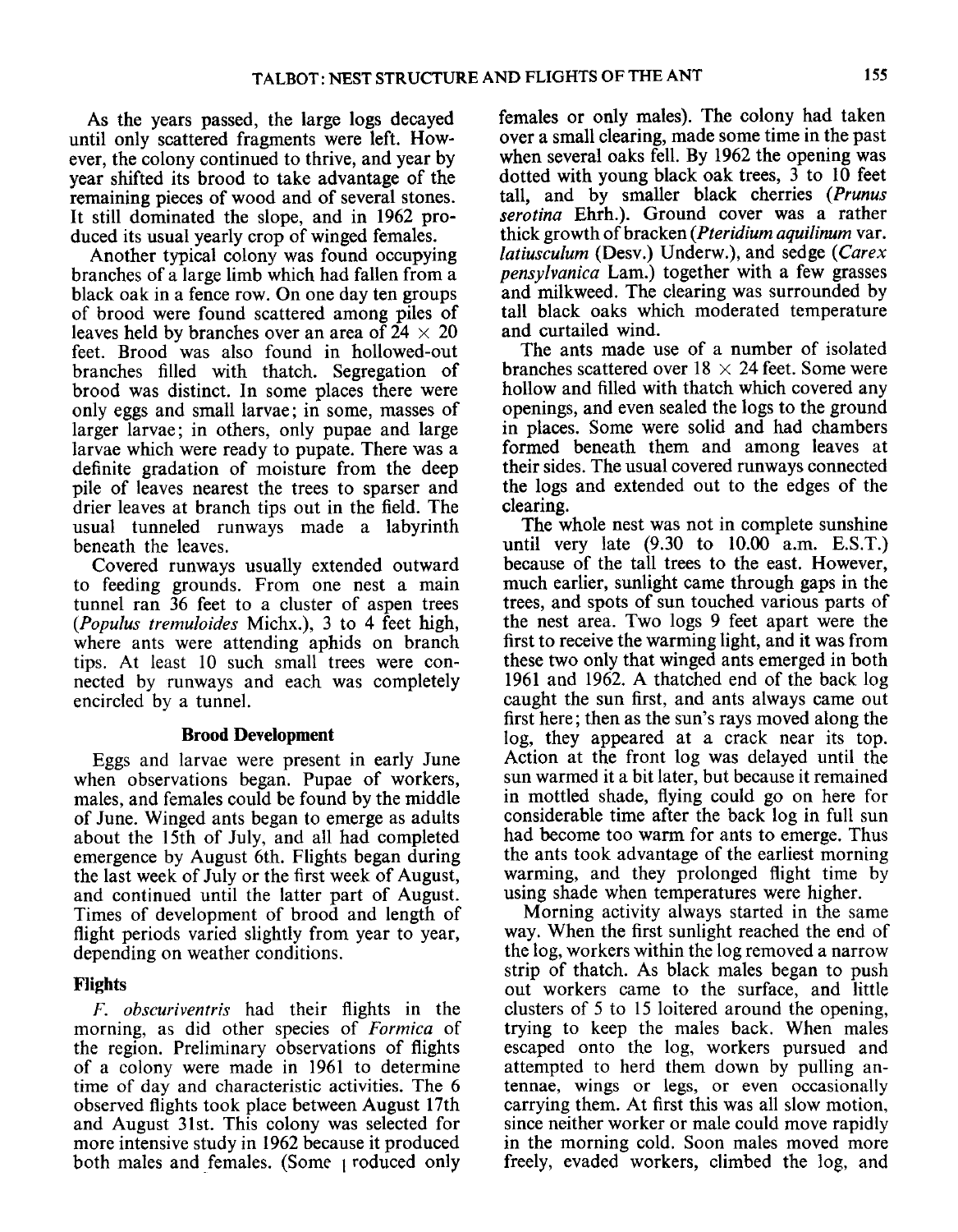flew. On unfavourable days, workers continued to try to keep them back ; but when flying was good they ceased to hover about and paid no attention. Near the flight's end workers again became active, urging or leading the remaining winged ants back into the nest. Both males and females flew readily and easily. They climbed to good positions and then simply fluttered their wings rapidly but briefly and took off from log, Carex, twigs or bracken leaves. They flew toward the brightest light, which was above the trees toward the east. When an occasional alate fluttered and fell, it climbed immediately for another try.

In 1962 the colony had 16 flights which took place from July 27th through August 24th. (Flying was prevented on 13 days by unfavourable weather). Rising temperature and increasing light proved to be the environmental factors which initiated flight.\* Males could come out of the nest at temperatures as low as  $57^{\circ}$ F.; they could begin to fly when temperatures reached 63°F . or 67°F. (which took an average time of 24 minutes), and flew best at about 68<sup>°</sup>F. They seemed unable to take off at temperatures above 72°F . Females came out at about the same time but delayed their flying until temperatures were a little higher (66 $\degree$ F. to 69 $\degree$ F.). Their best flying took place at  $69^{\circ}$ F, to  $70^{\circ}$ F.

Since the nest was in a protected place, the night cold lingered rather long, and the colony must have flown considerably later than did those receiving early morning sun. The time of beginning of flights varied from 7.00 to 8.43 a.m.  $(E.S.T.)$ , and endings fluctuated from 7.23 to 10.04 a.m. Length of a flight depended upon favourable conditions and varied from 10 minutes to one hour and thirty-six minutes.  $(Table I).$ 

The best mornings were cold and bright, making a sharp contrast between shade and sun temperatures . Any decrease in either temperature or light retarded or prevented flying even when this occurred within the normal range of flying. Temperature requirements were rather clear-cut and definite, but the intensities of light favourable for flight varied greatly. The ants would fly during a wide range of brightness, the main

\*Temperatures were taken 6 to 8 inches above ground surface. This was about the log top level. Light of the sky directly above the log was recorded by a Weston sunlight illumination meter. A Bendex psychrometer gave relative humidity, and a hand anemometer measured wind velocity in miles per hour,

requirement being that it was not decreasing. Relative humidity in the morning was generally high and always seemed to be within tolerated range  $(57 \text{ per cent.} \text{--} 95 \text{ per cent.})$ . Morning dew and wet grasses did not disturb the ants. Neither did a slight breeze. Little gusts of about 2 miles per hour caused a momentary halt in flying, but this much wind was rare in the sheltered place.

A study of the 4 largest flights gave a clear picture of the most favourable environmental conditions. Each morning was bright and sunny after a cold night. Ants came out when they could still move only slowly, and flew as soon as they were warmed by the sun. The flights were long, and as temperatures rose slowly the ants spread widely into the surrounding vegetation, flying from Carex and bracken and small trees for several yards behind the logs. The spreading occurred in one of two ways-either ants tried to fly and dropped a short distance away, or else winged ants came up from their tunnels beneath the leaves.

Smaller flights were not always caused by unfavourable weather. The last two flights were small because the colony was almost depleted of winged forms. And some earlier flights may have represented almost all of the mature alates present in the nest, since flying began before all had emerged from the pupal state. Male pupae were found on August 2nd, a week after flights began, and some females within the nest were not fully pigmented on August 9th.

Inclement weather did clearly account for some sparse flights and for the lack of flights on 13 days . Flights were prevented on 6 days by overcast or darkening skies, on 3 days by rain, and on 4 days by soaked ground from rains the night before. The shortest flight (10 minutes) was delayed by dark sky, and then was cut short quickly when the sun caused sudden warming. On August 20th the urge to fly was very strong, and 14 males flew in spite of an overcast sky and the exceedingly low light record of 120 to 160 foot candles. They were stopped when the foot candle reading dropped to 60.

F. obscuriventris apparently does not produce a great abundance of winged ants. From this colony an estimated 2587 males and 422 females flew. The 3099 total is of course an under-count, since not all of the ants could be seen, especially during abundant flights when they spread greatly. However, there were never great swarms flying at any time . The highest record gave 32 a minute,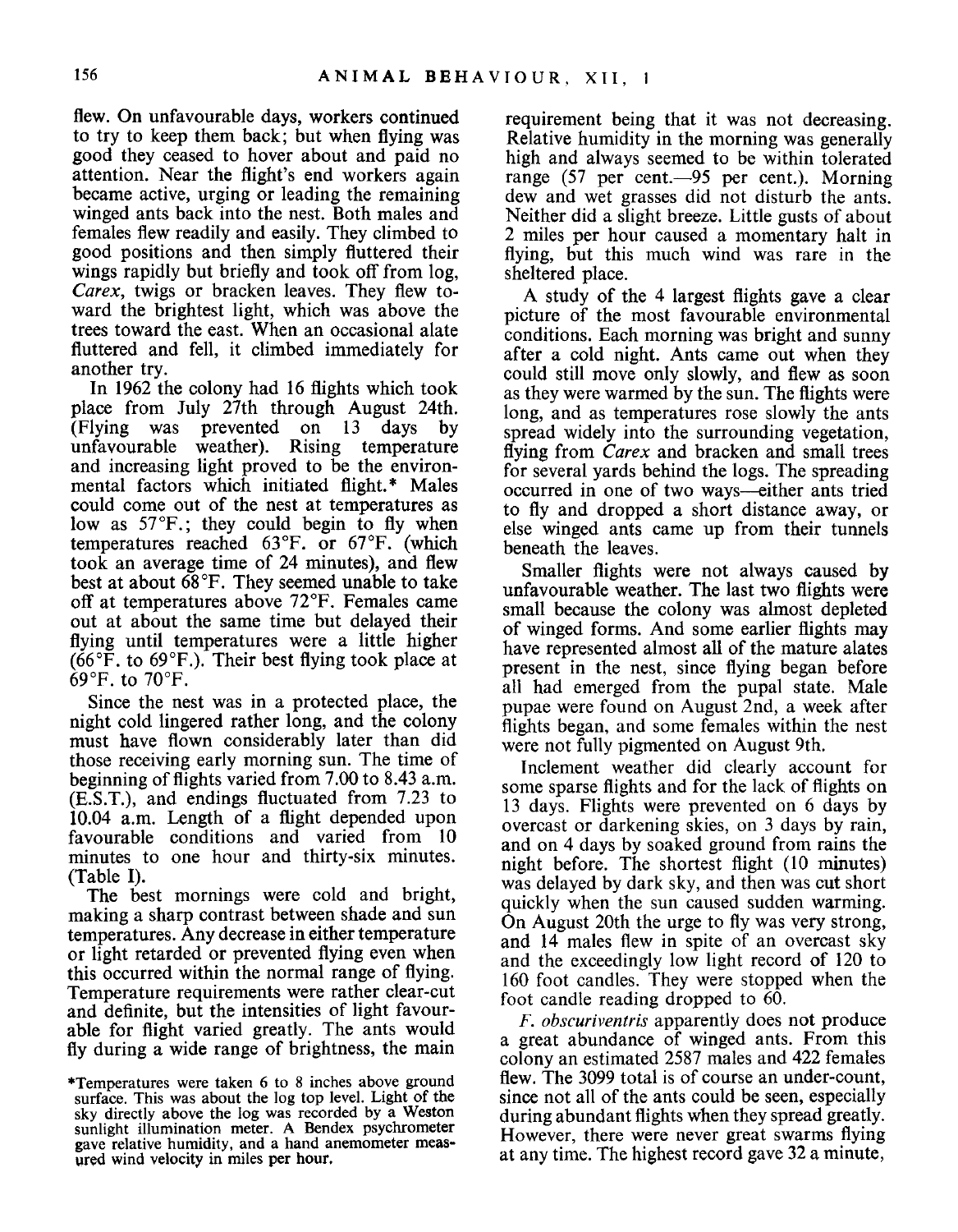| Date     | First appearance<br>of alates |              |                   | Beginning<br>of flight |              |      | Height<br>of flight |            |       | End<br>of flight |              |       | Number of<br>ants flying |                | Length<br>of flight |
|----------|-------------------------------|--------------|-------------------|------------------------|--------------|------|---------------------|------------|-------|------------------|--------------|-------|--------------------------|----------------|---------------------|
|          | Time*                         |              | Temp* Light* Time |                        | Temp. Light  |      | Time                | Temp.      | Light |                  | Time Temp.   | Light |                          |                |                     |
| $7 - 27$ | 8:00                          | $65^\circ$   | 3000              | 8:38                   | $65^{\circ}$ | 4600 | 9:08                | $67^\circ$ | 6000  | 9:17             | $68^{\circ}$ | 6400  | 443                      |                | 39 min              |
| $7 - 28$ | 7:50                          | 64           | 560               | 8:38                   | 67           | 960  | 8:45                | 68         | 1180  | 8:48             | 69           | 1180  | 163                      |                | $10$ min.           |
| $8 - 1$  | 7:15                          | 58           |                   | $350 - 7:55$           | 64           | 940  | 8:07                | 66         | 1800  | 8:58             | 68           | 2400  | 5153                     |                | 63 min.             |
| $8 - 2$  | 7:58                          | 62           | 720               | 8:04                   | 64           | 2800 | 8:30                | 66         | 2400  | 9:27             | 71           | 5000  | 222 <sub>0</sub>         |                | 83 min.             |
| $8 - 3$  | 7:30                          | 61           | 490               | 7:55                   | 66           | 1600 | 7:58                | 69         | 2000  | 8:30             | 71           | 2200  | 18 <sub>0</sub>          |                | 35 min.             |
| $8 - 8$  |                               |              |                   | 7:37                   | 67           | 700  | 8:19                | 70         | 1400  | 8:25             | 72           | 1020  | 504                      |                | 48 in.              |
| $8 - 10$ | 7:50                          | 57           | 300               | 8:23                   | 64           | 1200 | 9:14                | 69         | 1600  | 9:58             | 69           | 1400  | 618 <sub>0</sub>         |                | 95 min.             |
| $8 - 11$ | 7:53                          | 60           | 380               | 8:15                   | 64           | 810  | 8:22                | 69         | 3800  | 9:18             | 68           | 3800  | $141\beta$               |                | 63 min,             |
| $8 - 15$ | 8:10                          | 57           | 960               | 8:43                   | 65           | 1060 | 9:24                | 67         | 2200  | 10:04            | 71           | 2600  | 4753                     |                | 81 min.             |
| $8 - 18$ | 8:25                          | 63           | 1400              | 8:38                   | 64           | 3300 | 9:14                | 68         | 3600  | 9:50             | 71           | 6000  | 2203                     | 129            | 72 min.             |
| $8 - 19$ |                               |              |                   | 7:43                   | 67           | 640  | 8:04                | 67         | 820   | 8:16             | 71           | 1400  | 543                      | 12             | 33 min.             |
| $8 - 20$ |                               |              |                   | 7:00                   | 67           | 120  | 7:07                | 68         | 160   | 7:23             | 69           | 120   | 143                      |                | 23 min.             |
| $8 - 21$ | 7:15                          | 61           | 1500              | 7:20                   | 66           | 1300 | 8:35                | 68         | 1800  | 8:50             | 71           | 2100  | 313                      | $5\frac{1}{2}$ | 90 min.             |
| $8 - 22$ | 7:45                          | 59           | 360               | 8:05                   | 63           | 1300 | 9:12                | 68         | 1800  | 9:41             | 70           | 2600  | 164 <sub>3</sub>         | 362            | 96 min.             |
| $8 - 23$ | 8:05                          | 64           | 2000              | 8:17                   | 69           | 2000 | 8:38                | 69         | 2400  | 9:04             | 70           | 600   | 43                       | 242            | 47 min.             |
| $8 - 24$ | 7:27                          | 66           | 700               | 7:49                   | 67           | 540  | 7:54                | 68         | 560   | 8:12             | 70           | 580   | 13                       | $18 +$         | $23 \text{ min}$ .  |
|          | Mean 7:49                     | $61^{\circ}$ | 979               | 8:07                   | $66^{\circ}$ | 1492 | 8:32                | $68^\circ$ | 2095  | 9:00             | $70^\circ$   | 2463  | 188                      |                | 56 min.             |

Toble L. Formic Table I. Formica obscuriventris-Record of 16 Flights in 1962 at the Edwin S. George Reserve, Pinckney, Michigan.

\*Time-A .M. Eastern Central ; temperature-Fahrenheit, 6-8 inches above the ground ; light-Foot candles, straight up

and in half the flights there were never more than 2 to 4 a minute . (Height of flight was taken as the most consistent flying under what seemed to be the most favourable conditions) .

Males flew on all of the 16 flights, although most were gone before the last two. The first 9 flights were exclusively male. No females were seen outside the nest until August 10th and 11th, and they did not have their first flight until August 18th-22 days after the males began. Most of the females flew on one day, August 22nd, when 362 of them left the nest, Females flew as easily as did males. When one was ready, she simply fluttered her wings rapidly and flew slowly but strongly up into the air. They flew readily from either logs or plants.

The 1961 records for this colony correlated closely with those of 1962 . Each year females took no part in early flights, and most flew on one day. Slightly more flew in 1961 than in 1962 (515 on August 30th and 35 on August 31) . Not all of the male flights were seen, but since 1676 males were counted in 6 flights, the number of males flying may also have exceeded the 1962 record. Flights extended later into the month in 1961 because between August 22 and August 29th there was a whole week of rain . Activities of males and females, as well as reactions to temperature and light were identical in the two vears.

A comparison with the closely related Formica obscuripes Forel (Talbot, 1959) reveals some differences and some similarities. F. obscuripes flew earlier (in June) and at higher temperatures. Flights could not begin below 69°F . and they could continue to 81°F. Both species delayed or stopped flights if temperature decreased or light diminished. In both, the females took no part in the earliest flights and tended to delay flying in the morning until temperatures were